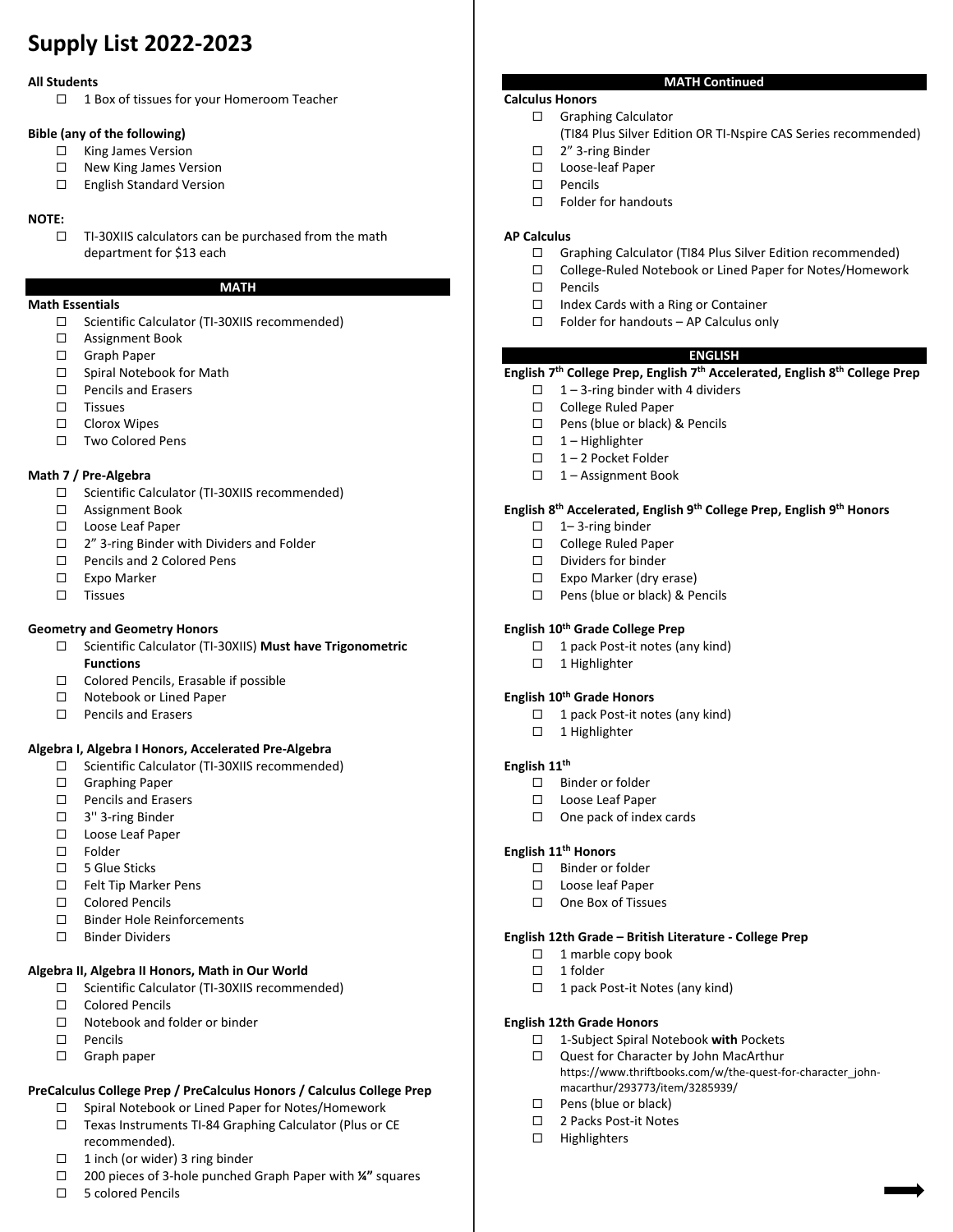#### **ENGLISH Continued**

### **AP English 12th English Lit & Comp**

- □ Library Card
- 2‐pocket folder
- $\Box$  Please note that students will purchase their books.

### **English Essentials 7th through 12th Grade**

- □ 2 Composition Notebooks
- □ Headphones
- □ Assignment book
- □ 2-pocket Folder
- □ 2" Binder and Loose-Leaf paper
- $\square$  Tabs for binder
- □ 2 Post-its
- □ Pens (blue or black), Pencils & Highlighter

### **HISTORY**

- **7th Grade Social Studies** 
	- $\Box$  1 Mead composition book (marble notebook) OR single subject spiral notebook
	- $\Box$  1 Folder with prongs
	- $\square$  Scissors
	- □ Colored Pencils
	- $\Box$  Far buds
	- $\Box$  Students with Last Name A-M please bring in a box of tissues
	- $\Box$  Students with Last Name N-Z please bring in two glue sticks

#### **8th Grade Social Studies**

- □ 1 Notebook or Composition books for Interactive Notebook / Journal Notebook
- $\Box$  Labels all supplies with Student Name
- $\Box$  Glue Sticks (4)
- □ Scissors
- $\Box$  Pens (blue or black) & Pencils
- □ Colored Pencils or Crayons or Markers (Interactive Notebooks are required to be colorful)
- Colorful Post‐it Notes for peer communication
- □ Students with Last Name A-M please bring in a box of tissues (label with last name and Room 105)
- □ Students with Last Name N-Z please bring in one container of Lysol/Clorox wipes (label with last name and Room 105)

#### **9th Grade Social Studies**

- Large College ruled notebook or 3‐ring binder
- Loose‐leaf paper
- □ Pens (blue or black), Pencils & Highlighter
- Colored Pencils

#### **10th Grade Social Studies**

- $\square$  2 single subject spiral notebooks
- Quest for Character by John MacArthur https://www.thriftbooks.com/w/the‐quest‐for‐character\_john‐ macarthur/293773/item/3285939/
- □ 1 Pocket Folder with Prongs or Small Binder
- □ Colored Pencils
- $\Box$  Students with last name beginning with A-N, 1 box of tissues
- $\Box$  Students with last name beginning with O-Z, Lysol wipes

### **11th Grade Social Studies**

- Large college ruled notebook or Loose‐leaf paper
- $\Box$  Folder or 3 ring binder for handouts and tests
- □ Pens (blue or black), Pencils & Highlighter
- □ Headphones

### **12th Grade Social Studies**

- □ 1 College Ruled 3-Subject Notebook with Folders as Dividers
- $\square$  Earbuds for the Computers

### **7th Grade Earth & Space**

- □ Assignment Book
	- $\Box$  1 inch 3-ring Binder with Dividers
	- □ Blue Pocket Folder
	- □ Pens (blue or black), #2 Pencils & Highlighter
	- □ Colored Pencils

#### **8th Grade Physical Science**

- Assignment Book
- $\Box$  1 box of tissues
- $\Box$  Binder w loose leaf or a designated spiral notebook

**SCIENCE** 

- □ Yellow Folder
- □ Pens (blue or black) & #2 Pencils
- Calculator (**MUST HAVE**)

#### **Biology (College Prep)**

- □ Assignment Book
- $\square$  2-inch binder and dividers
- Loose‐leaf paper
- □ Pens (blue or black) & #2 Pencils
- $\Box$  Colored pencils
- $\Box$  One container of Clorox/Lysol wipes

#### **Biology Honors**

- □ Assignment Book
- $\Box$  1 box of tissues
- □ Designated Binder Section w/ Paper or Designated Spiral Notebook
- $\Box$  Bound marble notebook (for Labs ONLY)
- □ Green Folder
- □ Pens (blue or black) & #2 Pencils
- $\Box$  Colored pencils
- $\Box$  One container of Clorox/Lysol wipes

#### **AP Biology**

- $\Box$  1 2" 3-ring binder with paper
- □ Scientific Calculator
- $\Box$  Pens (blue or black) & Pencils
- $\Box$  Colored pencils
- $\Box$  Folder for handouts and returned tests and quizzes

#### **Chemistry I**

- $\Box$  1", 3-ring binder with paper or spiral notebook
- □ Scientific Calculator
- Pencils
- $\Box$  Folder for handouts and returned tests and quizzes
- □ One container of Clorox/Lysol wipes

#### **Chemistry I Honors**

- $\Box$  1", 3-ring binder with paper
- □ Scientific Calculator
- □ Pens (blue or black) & Pencils

#### **Chemistry I & II Honors**

**Physics Honors / Physics** 

□ Graph Paper □ Pack of Index Cards

 $\Box$  1", 3-ring binder with paper

□ Pens (blue or black) & Pencils □ Gallon of Distilled Water

 $\Box$  1", 3-ring binder with paper  $\Box$  1 Composition Book (not spiral)

□ Pens (blue or black) & Pencils

□ Scientific Calculator

□ Scientific Calculator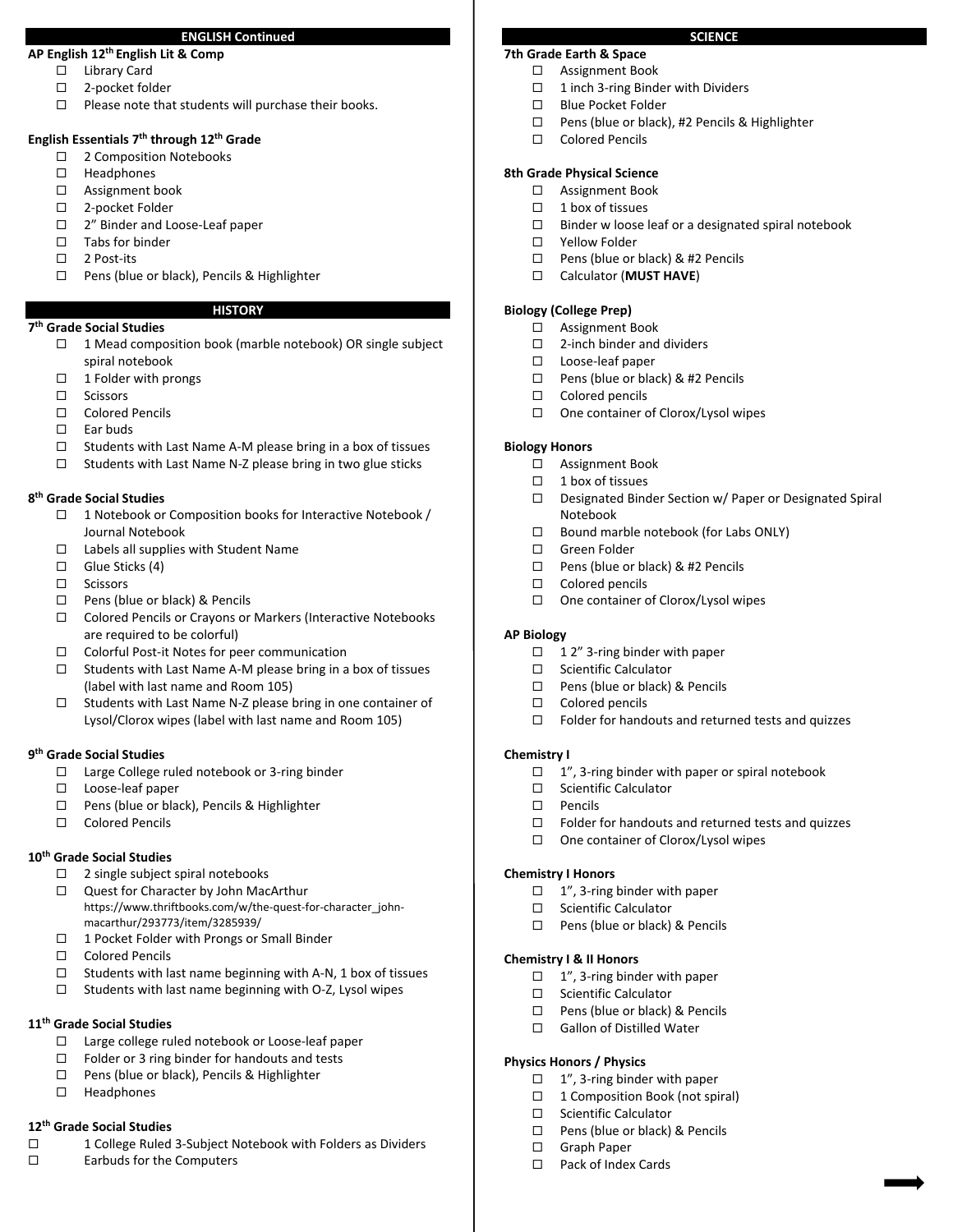#### **SCIENCE Continued**

#### **AP Physics**

- $\Box$  2 Folders- (1 yellow and 1 any color you want)
- □ 2 Composition Books (not spiral)
- □ Scientific Calculator
- □ Pens & Pencils

#### **AP Chemistry**

- $\Box$  1", 3-ring binder with paper
- □ Scientific Calculator
- □ Pens (blue or black) & Pencils
- □ Sharpie marker
- □ 1 Gallon of **Distilled** water (not purified or filtered)
- $\Box$  1 roll masking tape
- □ One container of Clorox/Lysol wipes

#### **Anatomy**

- Colored Pencils, Regular Pencils,
- $\Box$  Folder and/or Binder to keep notes and handouts
- $\Box$  Brown Paper Bag to cover textbook

#### **Computer Science Principles**

- $\Box$  Three Ring Binder for handouts and notes
- □ Loose Leaf Paper
- $\Box$  Pens (blue or black) & Highlighter
- $\Box$  Headphones (ear buds are fine)

### **FOR ALL 7th GRADERS**

### Latin 7<sup>th</sup> Grade (Semester 1) / Writing 7<sup>th</sup> Grade (Semester 2)

- □ 1 Composition Book
- $\Box$  2-2 pocket folders with prongs
- $\Box$  1 pkg. (100) 3x5 cards
- $\Box$  Colored pencils and/or crayons
- $\square$  Scissors
- □ Glue Sticks and Tape
- □ Pens (blue or black) & Pencils
- □ 1 pkg. Loose Leaf Paper

#### **FOREIGN LANGUAGE**

### **Junior High French – (8th Grade)**

- $\square$  Pencils
- □ Lined paper
- Folder
- □ 2 Dry Erase Markers
- $\Box$  150 3x5 cards

#### **French I, II, III and IV**

- Composition Book (any style) Needed FIRST DAY of SCHOOL at least 70 sheets (French I and II only)
- French / English Dictionary (optional)
- $\square$  Lined paper
- □ Folder
- $\square$  Pencils
- □ 3 Dry Erase Markers
- □ 3x5 Notecards (optional)

#### **Junior High Spanish – (8th Grade)**

- Notebook ‐ to keep in classroom ‐ NO BINDERS (please label)
- □ Brown Paper Bag to cover textbook
- □ Colored Pencils or Markers (please label)

#### **Spanish I ‐ 9th Grade**

- □ Notebook -to keep in the classroom- NO BINDERS (please label)  $\Box$  1 Folder
- □ Brown Paper to cover textbook. Textbook needs to be covered by the end of the first week.
- $\Box$  Index Cards with rings or Index cards with a box of Ziploc bags

#### **FOREIGN LANGUAGE Continued**

**ELECTIVES** 

### **Spanish II, Spanish II Honors, Spanish III Honors, Spanish IV Honors**

- $\square$  Folder
- □ Sharpie Marker
- Notebook
- ½" Binder
- □ Index Cards

## **Culinary Arts**

- Apron
- Folder
- Notebook
- □ Hair-ties
- 

#### **Yearbook**

- D Digital Camera (suggested)
- $\Box$  1 box of tissues

#### **Jr. High Computers**

- $\Box$  3-hole binder for handouts and notes
- Loose‐leaf paper
- $\Box$  Headphones (ear buds are fine)

#### **Web Design**

- $\Box$  3-hole binder for handouts and notes
- $\Box$  Access to personal pictures (such as family, friends, self) for multimedia projects

#### **Examples of how to access**

- SD Card reader (to get pictures off camera onto the computer)
- iCloud access. Or Google Drive, Or Flash Drive
- $\Box$  Headphones (ear buds are fine)

#### **Computer Graphics and Digital Photography**

- $\Box$  3 ring binder for Portfolio
- $\Box$  Plastic page protectors (8.5 x 11)
- $\square$  Digital camera
- $\square$  SD Card reader (to get pictures off camera onto the computer)
- $\Box$  Headphones (ear buds are fine)
- $\Box$  Tripod for Photography

#### **Animation**

 $\Box$  Headphones (ear buds are fine)

#### **Video Editing**

 $\Box$  Digital camera (preferably one that takes video)

□ Mid-thigh or longer length athletic shorts

\*\*Yoga pants, leggings, or athletic tights are not permitted\*\*

- $\square$  SD Card reader (to get pictures off camera onto the computer)
- $\Box$  Headphones (ear buds are fine)

#### **JH STEM & SH STEM**

□ 3-ring Binder

 $\Box$  Highlighters

**Girls Physical Education** 

- □ Loose Leaf Paper
- □ Pack of Index Cards □ Pens (blue or black) & Pencils

 $\square$  Loose fitting sweat pants □ T-shirt or sweat shirt Athletic sneakers □ Hair Ties □ Deodorant